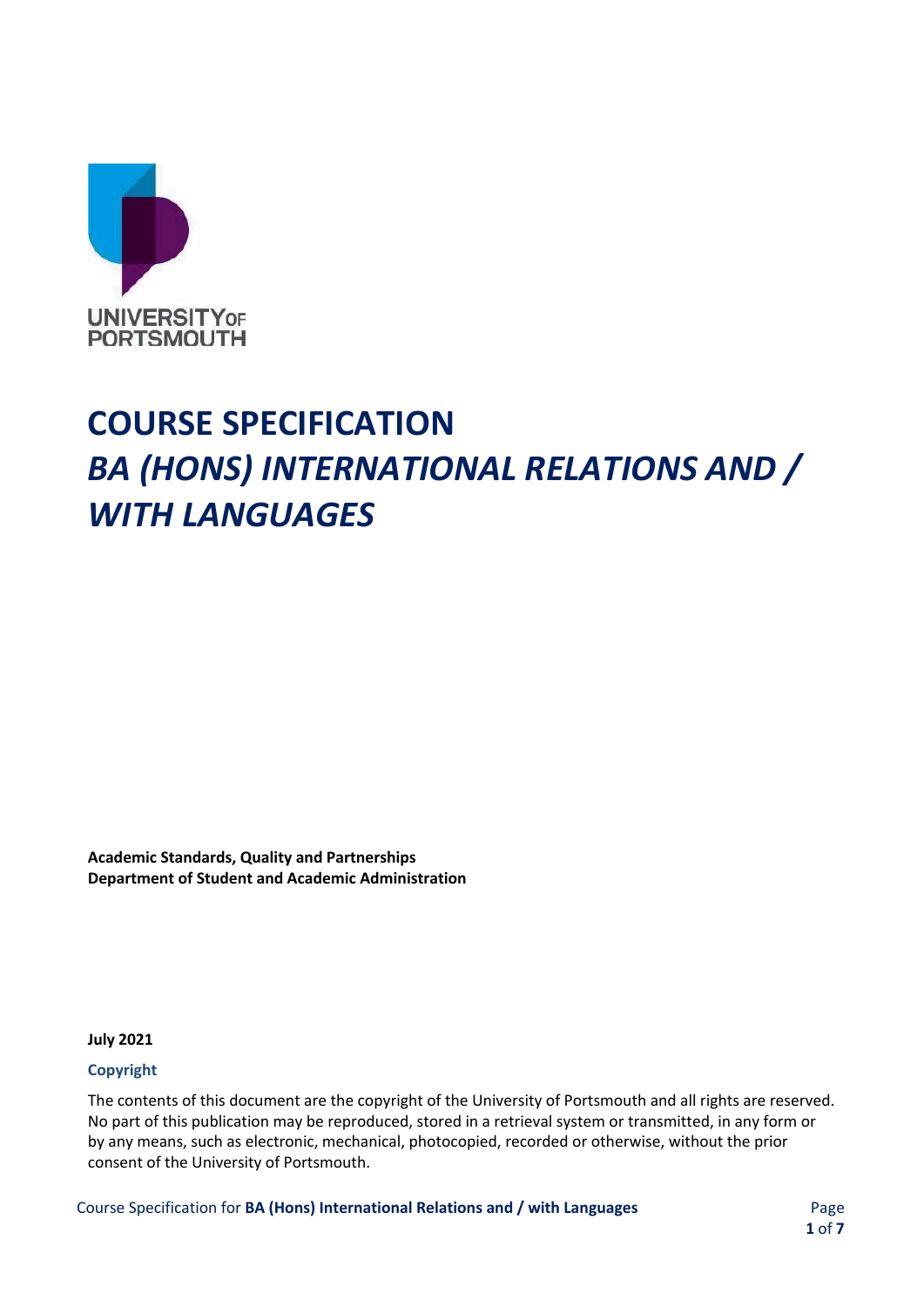## **COURSE SPECIFICATION**

| <b>Course Title</b>                                                    | <b>INTERNATIONAL RELATIONS AND / WITH</b>                    |
|------------------------------------------------------------------------|--------------------------------------------------------------|
|                                                                        | <b>LANGUAGES</b>                                             |
| <b>Final Award</b>                                                     | BA (Hons)                                                    |
| <b>Exit Awards</b>                                                     | CertHE, DipHE, Ordinary                                      |
| Course Code / UCAS code (if applicable)                                | C1727F/ U1727FTC, C1806F/U1806FTC                            |
| Mode of study                                                          | full time                                                    |
| Mode of delivery                                                       | Campus                                                       |
|                                                                        | 4 years with placement/year abroad for                       |
| Normal length of course                                                | C1727F/U1727FTC International Relations and                  |
|                                                                        | Languages; 3 years without year abroad for                   |
|                                                                        | C1806F/U1806FTC International Relations with                 |
|                                                                        | Languages                                                    |
| Cohort(s) to which this course specification                           | September 2019 intake onwards                                |
| applies                                                                |                                                              |
| <b>Awarding Body</b>                                                   | University of Portsmouth                                     |
| <b>Teaching Institution</b>                                            | University of Portsmouth                                     |
| Faculty                                                                | <b>Faculty of Humanities and Social Sciences</b>             |
| School/Department/Subject Group                                        | School of Area Studies, Politics and International Relations |
| School/Department/Subject Group webpage                                | http://www.port.ac.uk/school-of-social-historical-and-       |
|                                                                        | literary-studies/                                            |
|                                                                        | http://www.port.ac.uk/courses/modern-languages-and-          |
| Course webpage including entry criteria                                | area-studies/ba-hons-international-relations-and-            |
|                                                                        | languages/                                                   |
| Professional and/or Statutory Regulatory<br><b>Body accreditations</b> | none                                                         |
| <b>Quality Assurance Agency Framework for</b>                          | Level 4,5, 6                                                 |
| Higher Education Qualifications (FHEQ) Level                           |                                                              |

This course specification provides a summary of the main features of the course, identifies the aims and learning outcomes of the course, the teaching, learning and assessment methods used by teaching staff, and the reference points used to inform the curriculum.

This information is therefore useful to potential students to help them choose the right course of study, to current students on the course and to staff teaching and administering the course.

Further detailed information on the individual modules within the course may be found in the relevant module descriptors and the Course Handbook provided to students on enrolment.

Please refer to th[e Course and Module Catalogue f](https://course-module-catalog.port.ac.uk/#/welcome)or further information on the course structure and modules.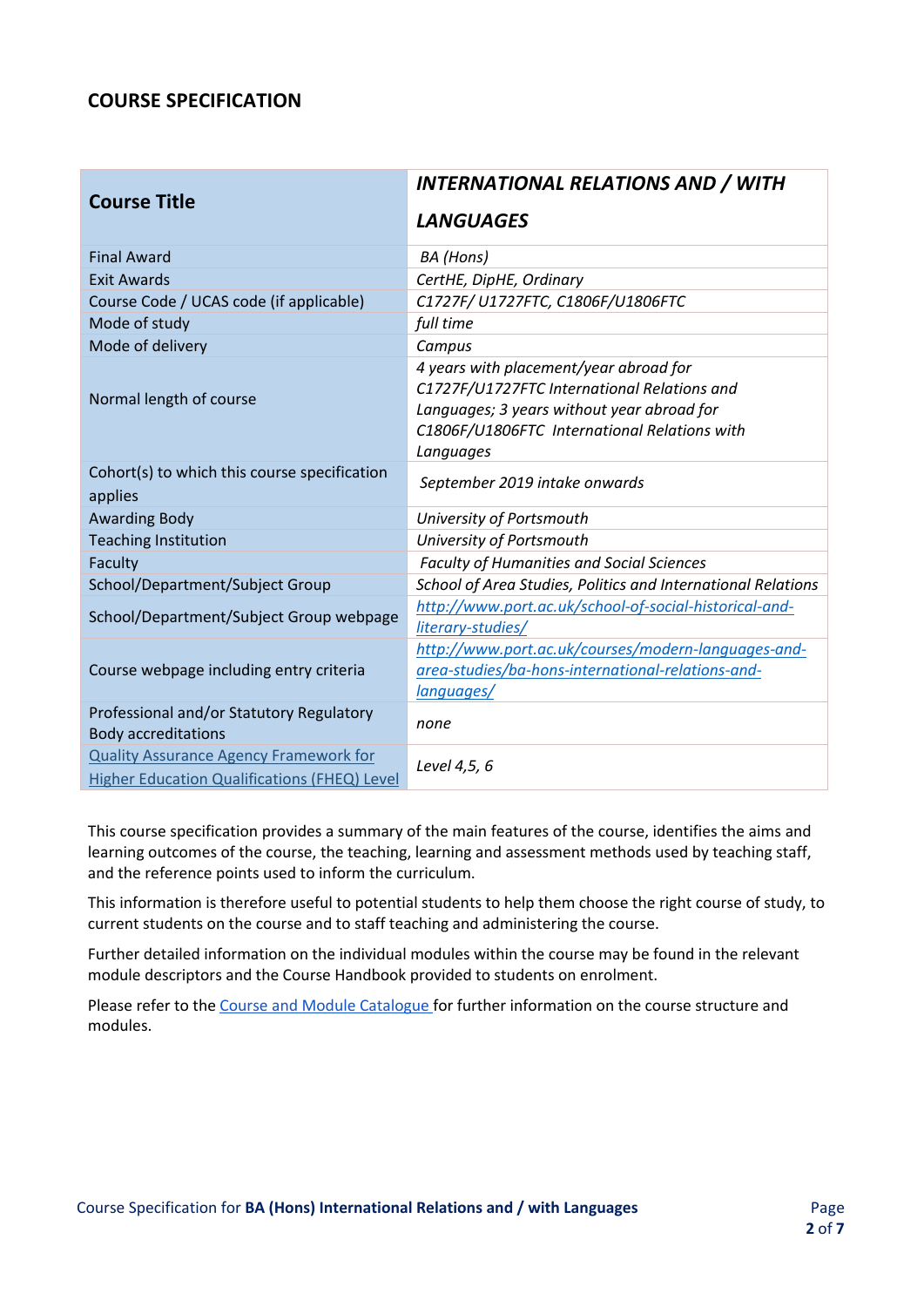## **Educational aims of the course**

- To develop a sound knowledge and understanding of international relations
- To understand and apply key concepts and theoretical approaches within the field of International Relations and develop an appreciation of its contested nature
- To develop knowledge of historical and contemporary international relations and foster critical thinking about a range of international political phenomena (including events, issues, change, values, ideas and institutions) in a global context
- To acquire knowledge of aspects of the cultures, communities and societies where the target language is used
- To develop an informed sense of the similarities and differences between areas, fostering crosscultural and international/global perspectives
- To use the target language for the purposes of understanding, expression and communication in written, oral and aural forms and develop explicit knowledge of the language (grammar, idiom, registers, and vocabulary)
- To develop the skills and knowledge required to maximise postgraduate study opportunities
- To develop the transferable skills for lifelong learning and flexibility in the context of changing labour markets

## **Course Learning Outcomes and Learning, Teaching and Assessment Strategies**

Th[e Quality Assurance Agency for Higher Education \(QAA\)](http://www.qaa.ac.uk/en) sets out a national framework of qualification levels, and the associated standards of achievement are found in their [Framework for Higher Education](https://www.qaa.ac.uk/en/quality-code/qualifications-and-credit-frameworks) [Qualifications](http://www.qaa.ac.uk/en/Publications/Documents/qualifications-frameworks.pdf) [d](http://www.qaa.ac.uk/en/Publications/Documents/qualifications-frameworks.pdf)ocument.

The Course Learning Outcomes for this course are outlined in the tables below. The following are taken from the Politics and International Relations (PIR) and Languages, Cultures and Societies (LCS) Benchmark **Statements** 

#### **A. Knowledge and understanding of:**

| LO<br>number | <b>Learning outcome</b>                                                                                                                                                                                                                                                                                                                                                                                                                                                                                      | <b>Learning and</b><br><b>Teaching</b><br>methods                                                                                                                                                                                                                                                                                                                                                                                                                                                                          | <b>Assessment</b><br>methods            |
|--------------|--------------------------------------------------------------------------------------------------------------------------------------------------------------------------------------------------------------------------------------------------------------------------------------------------------------------------------------------------------------------------------------------------------------------------------------------------------------------------------------------------------------|----------------------------------------------------------------------------------------------------------------------------------------------------------------------------------------------------------------------------------------------------------------------------------------------------------------------------------------------------------------------------------------------------------------------------------------------------------------------------------------------------------------------------|-----------------------------------------|
| Α1           | A range of international political phenomena, including<br>the origins, evolution and contemporary dynamics of<br>the international system and the challenges to it; the<br>normative and positive foundations of political ideas;<br>the vocabulary of international political debate; the<br>structure and operation of different international<br>political systems; the social, economic, historical and<br>cultural contexts of political behaviour; and the factors<br>accounting for political change | These are<br>Essays, exams,<br>developed<br>reports,<br>through a<br>portfolios,<br>combination of<br>lectures,<br>or Dissertation,<br>seminars,<br>presentations,<br>tutorials,<br>workshops, group<br>reports, blogs,<br>seminar<br>work,<br>independent<br>performance,<br>study, discussion<br>briefing papers,<br>and knowledge<br>based classes,<br>and individual<br>language<br>laboratory work,<br>simulation<br>exercises and the<br>Year Abroad.<br>conferences,<br>Methods vary<br>interviews.<br>based on the | Research Project<br>posters, projects,  |
| A2           | The concepts, theories and methods used in the study<br>of international relations                                                                                                                                                                                                                                                                                                                                                                                                                           |                                                                                                                                                                                                                                                                                                                                                                                                                                                                                                                            | set exercises/ in<br>class tests, group |
| A3           | The contending interpretations of world political events<br>and issues                                                                                                                                                                                                                                                                                                                                                                                                                                       |                                                                                                                                                                                                                                                                                                                                                                                                                                                                                                                            | work, summaries,<br>recordings, news    |
| A4           | The effective use of the target language for social,<br>academic and professional purposes, and the linguistic<br>principles and terminology required to analyse and<br>describe the target language.                                                                                                                                                                                                                                                                                                        |                                                                                                                                                                                                                                                                                                                                                                                                                                                                                                                            | broadcasts, mock<br>Opportunities for   |

Course Specification for **BA (Hons) International Relations and / with Languages** Page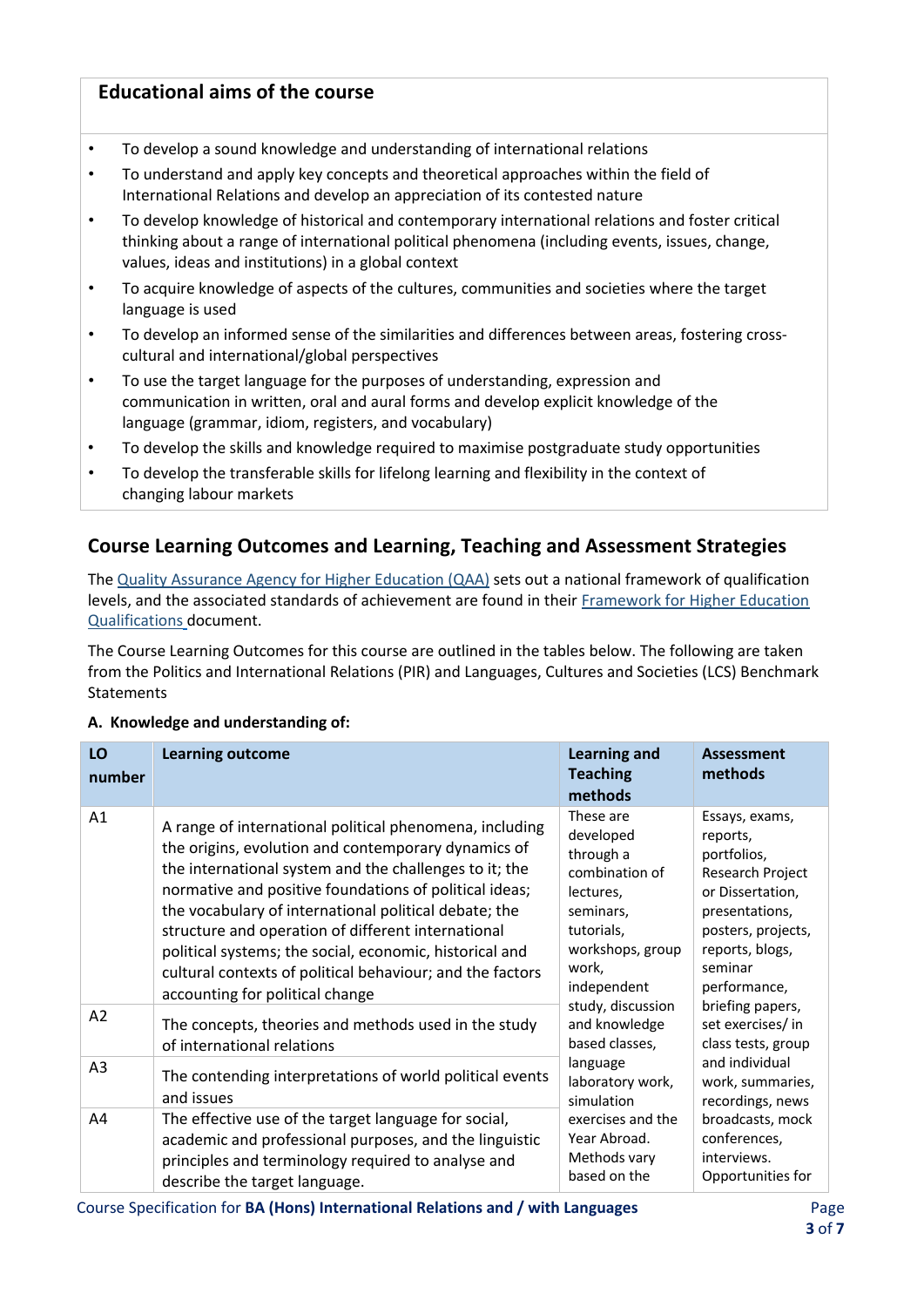| A5 | Intercultural awareness and understanding of the<br>similarities and dissimilarities of the cultures,<br>communities and societies where the target language is<br>used in comparison with their own. | topics being<br>covered. | formative<br>assessment are<br>offered at every<br>level. |
|----|-------------------------------------------------------------------------------------------------------------------------------------------------------------------------------------------------------|--------------------------|-----------------------------------------------------------|
|----|-------------------------------------------------------------------------------------------------------------------------------------------------------------------------------------------------------|--------------------------|-----------------------------------------------------------|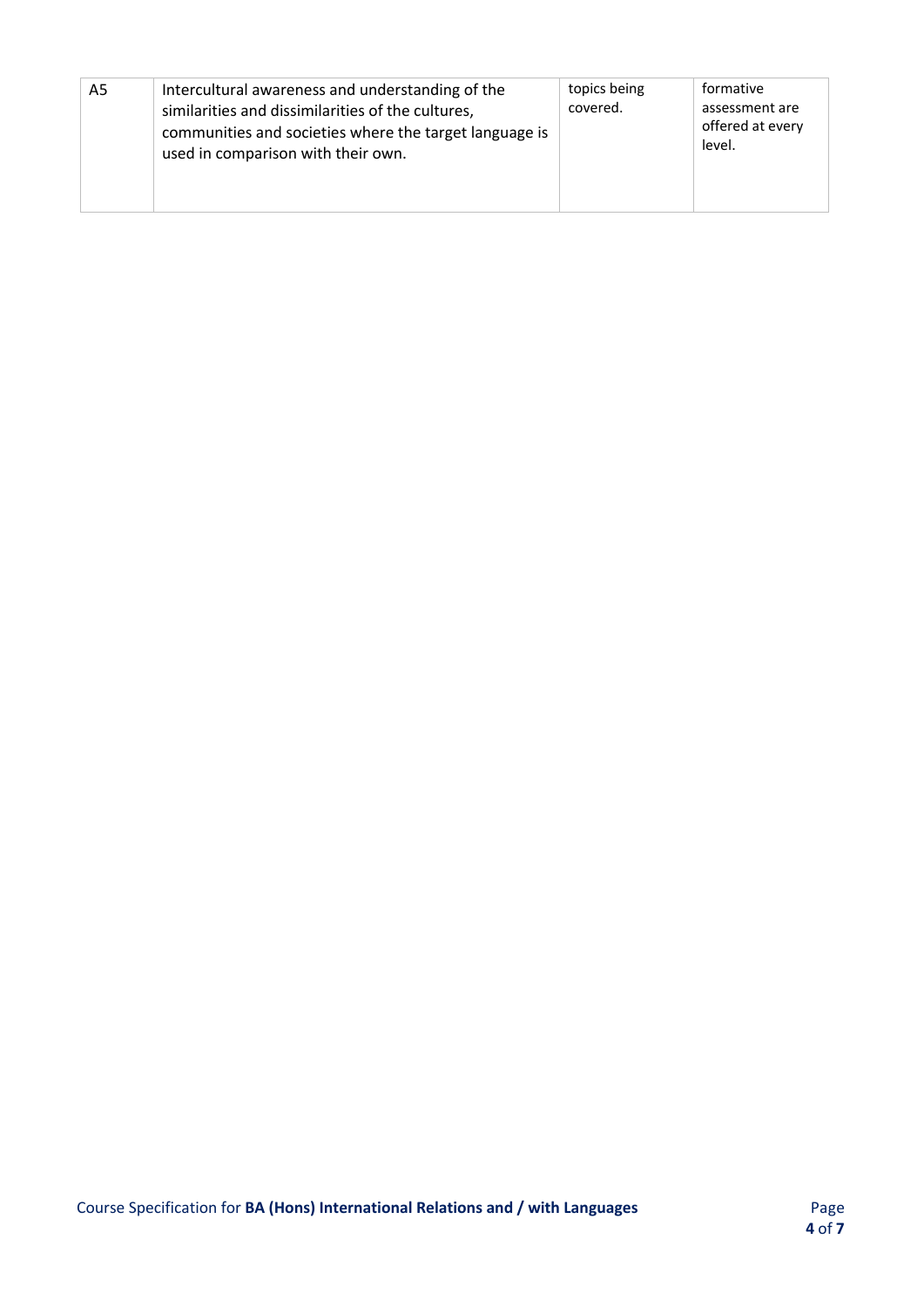## **B. Cognitive (Intellectual or Thinking) skills, able to:**

| LO<br>number   | <b>Learning outcome</b>                                                                                                                                    | <b>Learning and</b><br><b>Teaching</b><br>methods                                                                                                                                                                                                                                                                                                | <b>Assessment</b><br>methods                                                                                                                                                                                                                                                                                                                                                                                                          |
|----------------|------------------------------------------------------------------------------------------------------------------------------------------------------------|--------------------------------------------------------------------------------------------------------------------------------------------------------------------------------------------------------------------------------------------------------------------------------------------------------------------------------------------------|---------------------------------------------------------------------------------------------------------------------------------------------------------------------------------------------------------------------------------------------------------------------------------------------------------------------------------------------------------------------------------------------------------------------------------------|
| <b>B1</b>      | Identify issues for political enquiry and gather, organise<br>and deploy evidence, data and information from a<br>variety of secondary and primary sources | These are<br>developed<br>through a<br>combination of<br>lectures,<br>seminars,<br>tutorials,<br>workshops, group<br>work,<br>independent<br>study, discussion<br>and knowledge<br>based classes,<br>language<br>laboratory work,<br>simulation<br>exercises and the<br>Year Abroad.<br>Methods vary<br>based on the<br>topics being<br>covered. | Essays, exams,<br>reports,<br>portfolios,<br>Research Project<br>or Dissertation,<br>presentations,<br>posters, projects,<br>reports, blogs,<br>seminar<br>performance,<br>briefing papers,<br>set exercises/ in<br>class tests, group<br>and individual<br>work, summaries,<br>recordings, news<br>broadcasts, mock<br>conferences,<br>interviews.<br>Opportunities for<br>formative<br>assessment are<br>offered at every<br>level. |
| <b>B2</b>      | Construct reasoned argument, synthesise relevant<br>information and exercise critical judgement                                                            |                                                                                                                                                                                                                                                                                                                                                  |                                                                                                                                                                                                                                                                                                                                                                                                                                       |
| B <sub>3</sub> | Use language creatively and precisely for a range of<br>purposes and audiences                                                                             |                                                                                                                                                                                                                                                                                                                                                  |                                                                                                                                                                                                                                                                                                                                                                                                                                       |
| <b>B4</b>      | Reflect on learning, seek and make use of constructive<br>feedback                                                                                         |                                                                                                                                                                                                                                                                                                                                                  |                                                                                                                                                                                                                                                                                                                                                                                                                                       |
| <b>B5</b>      | Develop research skills, including data-searching                                                                                                          |                                                                                                                                                                                                                                                                                                                                                  |                                                                                                                                                                                                                                                                                                                                                                                                                                       |

## **C. Practical (Professional or Subject) skills, able to:**

| LO<br>number   | <b>Learning outcome</b>                                                                                                    | <b>Learning and</b><br><b>Teaching</b><br>methods                                                                                                                                   | <b>Assessment</b><br>methods                                                                              |
|----------------|----------------------------------------------------------------------------------------------------------------------------|-------------------------------------------------------------------------------------------------------------------------------------------------------------------------------------|-----------------------------------------------------------------------------------------------------------|
| C <sub>1</sub> | Identify, investigate, analyse, formulate and advocate<br>solutions to problems                                            | These are<br>developed<br>through a                                                                                                                                                 | Essays, exams,<br>reports,<br>portfolios,                                                                 |
| C <sub>2</sub> | Communicate effectively and fluently in speech and in<br>writing                                                           | combination of<br>lectures,<br>seminars,<br>tutorials,                                                                                                                              | Research Project<br>or Dissertation,<br>presentations,<br>posters, projects,                              |
| C <sub>3</sub> | Become mature, independent learners who can<br>demonstrate initiative, self-organisation and time<br>management attributes | workshops, group<br>work,<br>independent<br>study, discussion<br>and knowledge<br>based classes,<br>language<br>laboratory work,<br>simulation<br>exercises and the<br>Year Abroad. | reports, blogs,<br>seminar<br>performance,<br>briefing papers,<br>set exercises/ in<br>class tests, group |
| C <sub>4</sub> | Think and write under pressure and meet deadlines                                                                          |                                                                                                                                                                                     | and individual<br>work, summaries,<br>recordings, news                                                    |
| C <sub>5</sub> | Use and present material in the target language in<br>written and oral forms in a clear and effective manner               |                                                                                                                                                                                     | broadcasts, mock<br>conferences,                                                                          |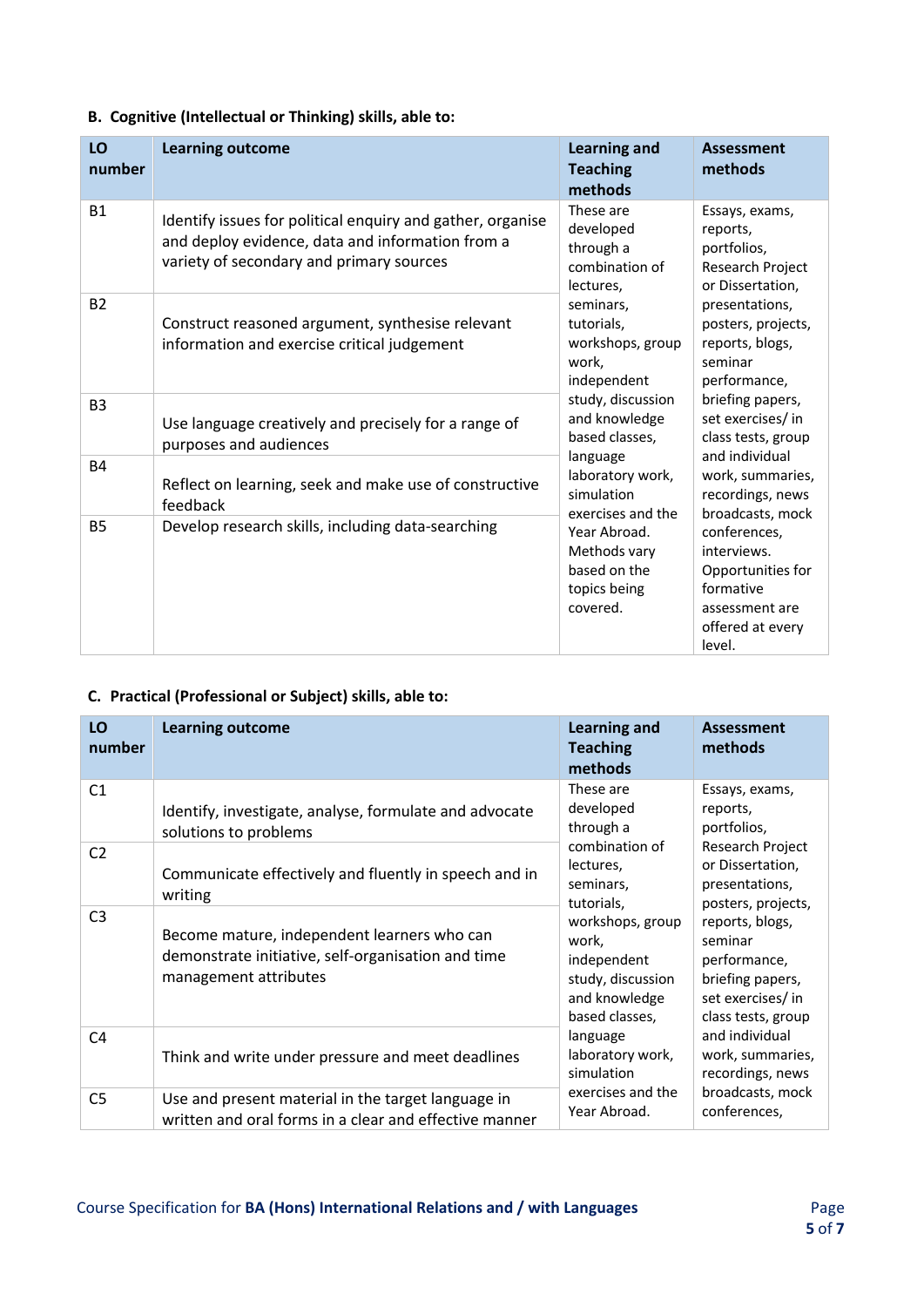|  | Methods vary<br>based on the<br>topics being<br>covered. | interviews.<br>Opportunities for<br>formative<br>assessment are<br>offered at every<br>level. |
|--|----------------------------------------------------------|-----------------------------------------------------------------------------------------------|
|--|----------------------------------------------------------|-----------------------------------------------------------------------------------------------|

### **D. Transferable (Graduate and Employability) skills, able to:**

| LO<br>number                     | <b>Learning outcome</b>                                                                              | <b>Learning and</b><br><b>Teaching</b><br>methods                                                                                                                                                                  | <b>Assessment</b><br>methods                                                                                                                                                                                                                                               |
|----------------------------------|------------------------------------------------------------------------------------------------------|--------------------------------------------------------------------------------------------------------------------------------------------------------------------------------------------------------------------|----------------------------------------------------------------------------------------------------------------------------------------------------------------------------------------------------------------------------------------------------------------------------|
| D <sub>1</sub><br>D <sub>2</sub> | Critically analyse and disseminate information<br>Use communication and information technologies for | These are<br>developed                                                                                                                                                                                             | Essays, exams,<br>reports,<br>portfolios,                                                                                                                                                                                                                                  |
| D <sub>3</sub>                   | the retrieval and presentation of information<br>Collaborate with others to achieve common goals     | through a<br>combination of<br>lectures,<br>seminars,                                                                                                                                                              | Research Project<br>or Dissertation,<br>presentations,<br>posters, projects,                                                                                                                                                                                               |
| D <sub>4</sub>                   | Develop resilience, resourcefulness, self-reliance,<br>initiative, adaptability and flexibility      | tutorials,<br>workshops, group<br>work,                                                                                                                                                                            | reports, blogs,<br>seminar                                                                                                                                                                                                                                                 |
| D <sub>5</sub>                   | Ability and willingness to engage with other cultures,<br>appreciating their distinctive features    | independent<br>study, discussion<br>and knowledge<br>based classes,<br>language<br>laboratory work,<br>simulation<br>exercises and the<br>Year Abroad.<br>Methods vary<br>based on the<br>topics being<br>covered. | performance,<br>briefing papers,<br>set exercises/ in<br>class tests, group<br>and individual<br>work, summaries,<br>recordings, news<br>broadcasts, mock<br>conferences,<br>interviews.<br>Opportunities for<br>formative<br>assessment are<br>offered at every<br>level. |

## **Academic Regulations**

The current University of Portsmouth [Academic Regulations w](https://staff.port.ac.uk/departments/services/academicregistry/qmd/assessmentandregulations/)ill apply to this course.

## **Support for Student Learning**

The University of Portsmouth provides a comprehensive range of support services for students throughout their course, details of which are available at the [MyPort](http://myport.ac.uk/) student portal.

## **Evaluation and Enhancement of Standards and Quality in Learning and Teaching**

The University of Portsmouth undertakes comprehensive monitoring, review and evaluation of courses within clearly assigned staff responsibilities. Student feedback is a key feature in these evaluations, as represented in ou[r Policy for Listening to and Responding to the Student Voice](http://policies.docstore.port.ac.uk/policy-069.pdf) [w](http://policies.docstore.port.ac.uk/policy-069.pdf)here you can also find further information.